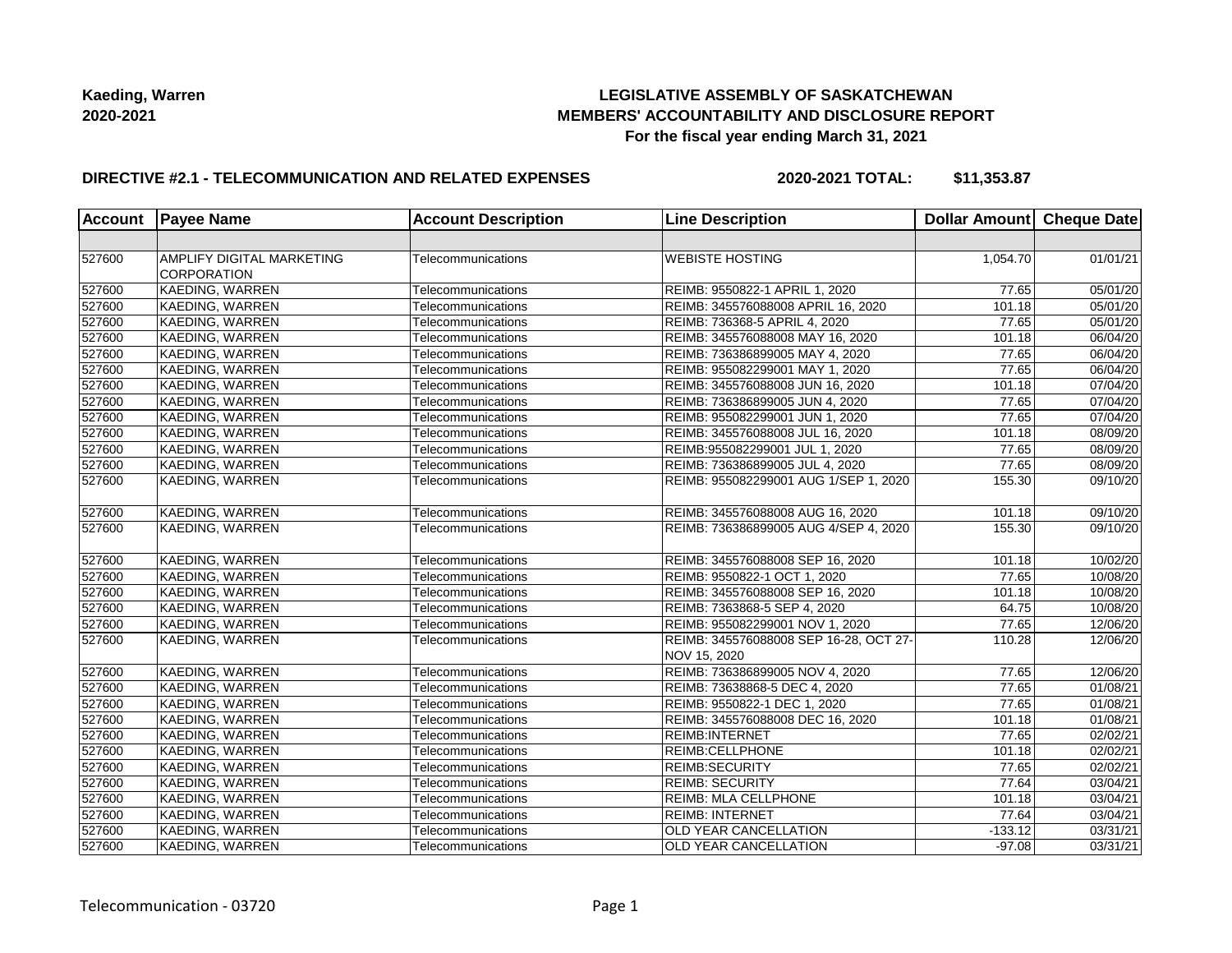## **LEGISLATIVE ASSEMBLY OF SASKATCHEWAN MEMBERS' ACCOUNTABILITY AND DISCLOSURE REPORT For the fiscal year ending March 31, 2021**

### **DIRECTIVE #2.1 - TELECOMMUNICATION AND RELATED EXPENSES**

**2020-2021 TOTAL: \$11,353.87**

|        | <b>Account Payee Name</b> | <b>Account Description</b> | <b>Line Description</b>      | Dollar Amount   Cheque Date |                       |
|--------|---------------------------|----------------------------|------------------------------|-----------------------------|-----------------------|
|        |                           |                            |                              |                             |                       |
| 527600 | KAEDING, WARREN           | Telecommunications         | REIMB: MLA CELLPHONE         | 114.26                      | 03/31/21              |
| 527600 | KAEDING, WARREN           | Telecommunications         | <b>OLD YEAR CANCELLATION</b> | $-77.63$                    | 03/31/21              |
| 527600 | KAEDING, WARREN           | Telecommunications         | <b>OLD YEAR CANCELLATION</b> | $-114.26$                   | 03/31/21              |
| 527600 | KAEDING, WARREN           | Telecommunications         | <b>REIMB: MLA CELLPHONE</b>  | 114.26                      | 03/31/21              |
| 527600 | KAEDING, WARREN           | Telecommunications         | <b>REIMB: SECURITY</b>       | 77.63                       | 03/31/21              |
| 527600 | <b>KAEDING, WARREN</b>    | Telecommunications         | <b>REIMB: SECURITY</b>       | 77.63                       | 03/31/21              |
| 527600 | KAEDING, WARREN           | Telecommunications         | <b>REIMB: INTERNET</b>       | 133.12                      | 03/31/21              |
| 527600 | KAEDING, WARREN           | Telecommunications         | <b>OLD YEAR CANCELLATION</b> | $-39.22$                    | 03/31/21              |
| 527600 | KAEDING, WARREN           | Telecommunications         | <b>REIMB: LANDLINE</b>       | 97.08                       | 03/31/21              |
| 527600 | KAEDING, WARREN           | Telecommunications         | <b>REIMB: INTERNET</b>       | 133.12                      | 03/31/21              |
| 527600 | KAEDING, WARREN           | Telecommunications         | <b>REIMB: LANDLINE</b>       | 39.22                       | 03/31/21              |
| 527600 | <b>SASKTEL</b>            | Telecommunications         | 327965088000 MAR 16, 2020    | 50.38                       | 04/01/20              |
| 527600 | <b>SASKTEL</b>            | Telecommunications         | 03279650 APRIL 16, 2020      | 48.91                       | $\overline{0}5/01/20$ |
| 527600 | <b>SASKTEL</b>            | Telecommunications         | 934747299004 APRIL 10, 2020  | 115.70                      | 05/01/20              |
| 527600 | <b>SASKTEL</b>            | Telecommunications         | 934746999004 APRIL 13, 2020  | 256.79                      | 05/01/20              |
| 527600 | <b>SASKTEL</b>            | Telecommunications         | 934747299004 MAY 10, 2020    | 115.70                      | 06/01/20              |
| 527600 | SASKTEL                   | Telecommunications         | 327965088000 MAY 16, 2020    | 48.91                       | 06/01/20              |
| 527600 | <b>SASKTEL</b>            | Telecommunications         | 934746999004 MAY 13, 2020    | 247.21                      | $\overline{06}/01/20$ |
| 527600 | <b>SASKTEL</b>            | Telecommunications         | 327965088000 JUN 16, 2020    | 48.91                       | 07/01/20              |
| 527600 | <b>SASKTEL</b>            | Telecommunications         | 934747299004 JUN 10, 2020    | 115.70                      | 07/01/20              |
| 527600 | <b>SASKTEL</b>            | Telecommunications         | 934746999004 JUN 13, 2020    | 247.21                      | 07/01/20              |
| 527600 | <b>SASKTEL</b>            | Telecommunications         | 934746999004 JUL 13, 2020    | 247.21                      | 08/01/20              |
| 527600 | <b>SASKTEL</b>            | Telecommunications         | 934747299004 JUL 10, 2020    | 115.70                      | 08/01/20              |
| 527600 | <b>SASKTEL</b>            | Telecommunications         | 327965088000 JUL 16, 2020    | 48.91                       | 08/01/20              |
| 527600 | <b>SASKTEL</b>            | Telecommunications         | 934746999004 AUG 13, 2020    | 247.21                      | 09/01/20              |
| 527600 | <b>SASKTEL</b>            | Telecommunications         | 327965088000 AUG 16, 2020    | 48.91                       | 09/01/20              |
| 527600 | <b>SASKTEL</b>            | Telecommunications         | 934747299004 AUG 10, 2020    | 115.70                      | $\overline{09/0}1/20$ |
| 527600 | <b>SASKTEL</b>            | Telecommunications         | 934746999004 SEP 13, 2020    | 247.21                      | 10/01/20              |
| 527600 | <b>SASKTEL</b>            | Telecommunications         | 327965088000 SEP 16, 2020    | 48.91                       | 10/01/20              |
| 527600 | <b>SASKTEL</b>            | Telecommunications         | 934747299004 SEP 10, 2020    | 115.70                      | 10/01/20              |
| 527600 | <b>SASKTEL</b>            | Telecommunications         | 934746999004 OCT 13, 2020    | 247.21                      | 11/01/20              |
| 527600 | <b>SASKTEL</b>            | Telecommunications         | 934747299004 OCT 10, 2020    | 115.70                      | 11/01/20              |
| 527600 | SASKTEL                   | Telecommunications         | 327965088000 OCT 16, 2020    | 48.91                       | 11/01/20              |
| 527600 | <b>SASKTEL</b>            | Telecommunications         | 934747299004 NOV 10, 2020    | 123.65                      | $\overline{12}/01/20$ |
| 527600 | <b>SASKTEL</b>            | Telecommunications         | 327965088000 NOV 16, 2020    | 48.91                       | 12/01/20              |
| 527600 | <b>SASKTEL</b>            | Telecommunications         | 934746999004 NOV 13, 2020    | 254.63                      | 12/01/20              |
| 527600 | <b>SASKTEL</b>            | Telecommunications         | 934747299004 DEC 10, 2020    | 546.83                      | 01/01/21              |
| 527600 | <b>SASKTEL</b>            | Telecommunications         | 934746999004 DEC 13, 2020    | 343.41                      | 01/01/21              |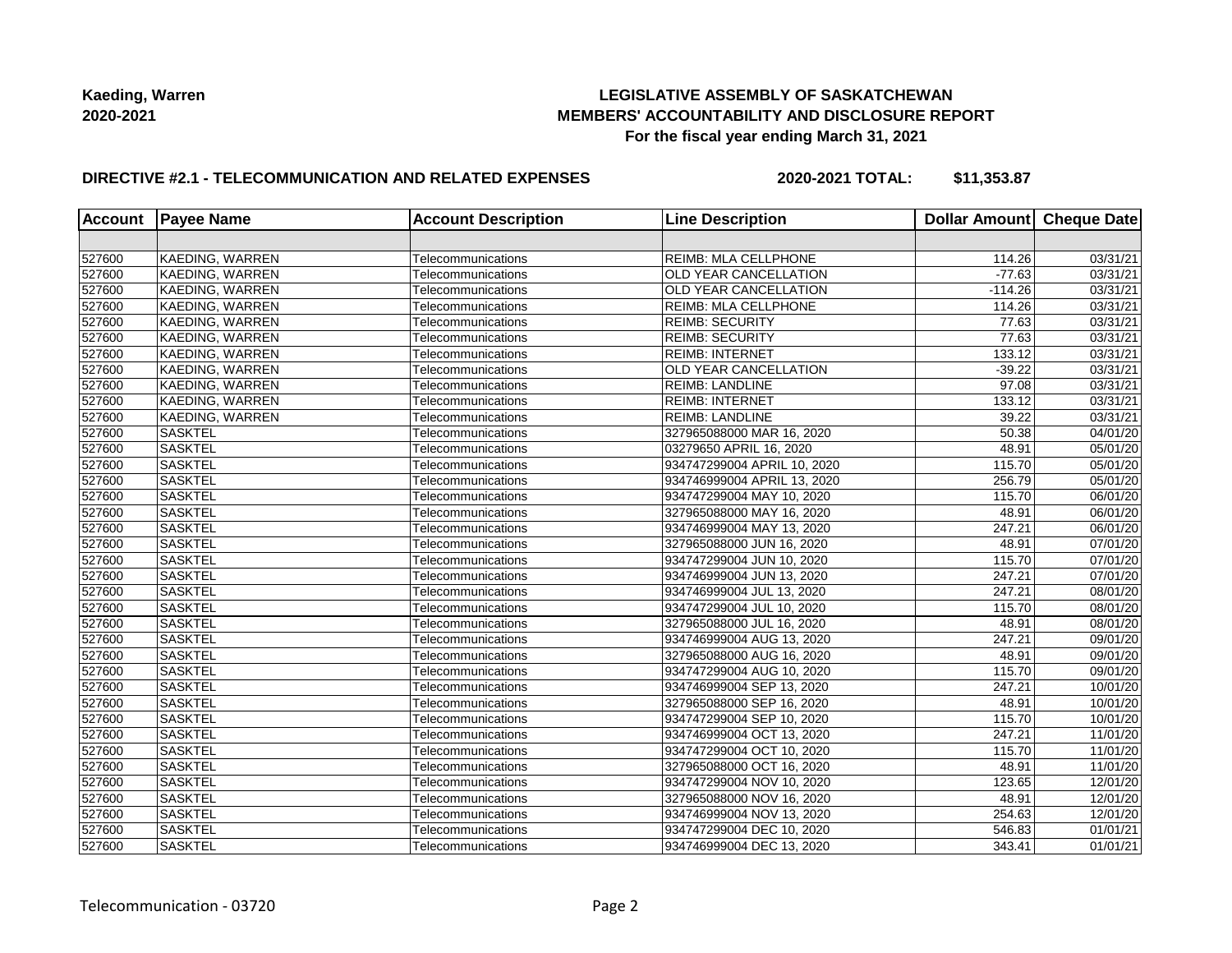## **LEGISLATIVE ASSEMBLY OF SASKATCHEWAN MEMBERS' ACCOUNTABILITY AND DISCLOSURE REPORT For the fiscal year ending March 31, 2021**

## **DIRECTIVE #2.1 - TELECOMMUNICATION AND RELATED EXPENSES**

**2020-2021 TOTAL: \$11,353.87**

| <b>Account</b> | <b>Payee Name</b> | <b>Account Description</b> | <b>Line Description</b>         | Dollar Amount Cheque Date |          |
|----------------|-------------------|----------------------------|---------------------------------|---------------------------|----------|
|                |                   |                            |                                 |                           |          |
| 527600         | <b>SASKTEL</b>    | Telecommunications         | 327965088000 DEC 16, 2020       | 48.91                     | 01/01/21 |
| 527600         | <b>SASKTEL</b>    | Telecommunications         | 934747299004 JAN 10, 2021       | 136.58                    | 02/01/21 |
| 527600         | <b>SASKTEL</b>    | Telecommunications         | 327965088000 JAN 16, 2021       | 48.91                     | 02/01/21 |
| 527600         | <b>SASKTEL</b>    | Telecommunications         | 934746999004 JAN 13, 2021       | 257.51                    | 02/01/21 |
| 527600         | <b>SASKTEL</b>    | Telecommunications         | RTV - WARREN KAEDING - PERSONAL | $-220.00$                 | 02/11/21 |
|                |                   |                            | <b>USE</b>                      |                           |          |
| 527600         | <b>SASKTEL</b>    | Telecommunications         | 934746999004 FEBRUARY 13, 2021  | 247.21                    | 03/01/21 |
| 527600         | <b>SASKTEL</b>    | Telecommunications         | 934747299004 FEBRUARY 10, 2021  | 115.70                    | 03/01/21 |
| 527600         | <b>SASKTEL</b>    | Telecommunications         | 327965088000 FEBRUARY 16, 2021  | 50.38                     | 03/01/21 |
| 527600         | <b>SASKTEL</b>    | Telecommunications         | 934747299004 MARCH 10, 2021     | 123.65                    | 03/10/21 |
| 527600         | <b>SASKTEL</b>    | Telecommunications         | 934746999004 MARCH 13, 2021     | 247.21                    | 03/13/21 |
| 527600         | <b>SASKTEL</b>    | Telecommunications         | 327965088000 MARCH 16, 2021     | 48.91                     | 03/16/21 |
| 530600         | <b>SASKTEL</b>    | Placement - Tender Ads     | 934747299004 APRIL 10, 2020     | 149.30                    | 05/01/20 |
| 530600         | <b>SASKTEL</b>    | Placement - Tender Ads     | 934747299004 MAY 10, 2020       | 149.30                    | 06/01/20 |
| 530600         | <b>SASKTEL</b>    | Placement - Tender Ads     | 934747299004 JUN 10, 2020       | 149.30                    | 07/01/20 |
| 530600         | <b>SASKTEL</b>    | Placement - Tender Ads     | 934747299004 JUL 10, 2020       | 149.30                    | 08/01/20 |
| 530600         | <b>SASKTEL</b>    | Placement - Tender Ads     | 934747299004 AUG 10, 2020       | 149.30                    | 09/01/20 |
| 530600         | <b>SASKTEL</b>    | Placement - Tender Ads     | 934747299004 SEP 10, 2020       | 149.30                    | 10/01/20 |
| 530600         | <b>SASKTEL</b>    | Placement - Tender Ads     | 934747299004 OCT 10, 2020       | 149.30                    | 11/01/20 |
| 530600         | <b>SASKTEL</b>    | Placement - Tender Ads     | 934747299004 NOV 10, 2020       | 149.30                    | 12/01/20 |
| 530600         | <b>SASKTEL</b>    | Placement - Tender Ads     | 934747299004 DEC 10, 2020       | 149.30                    | 01/01/21 |
| 530600         | <b>SASKTEL</b>    | Placement - Tender Ads     | 934747299004 JAN 10, 2021       | 149.30                    | 02/01/21 |
| 530600         | <b>SASKTEL</b>    | Placement - Tender Ads     | 934747299004 FEBRUARY 10, 2021  | 149.30                    | 03/01/21 |
| 530600         | <b>SASKTEL</b>    | Placement - Tender Ads     | 934747299004 MARCH 10, 2021     | 149.30                    | 03/10/21 |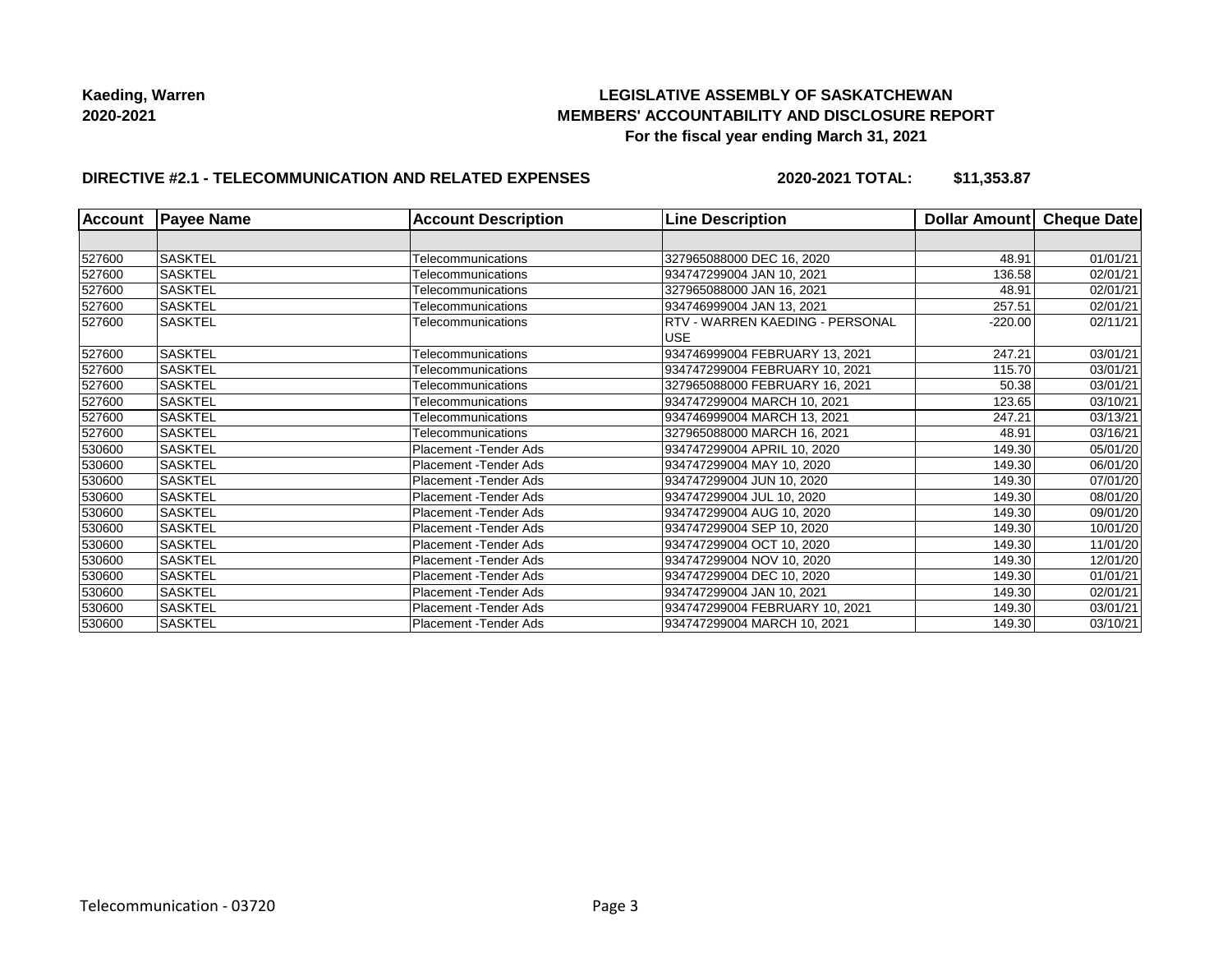# **LEGISLATIVE ASSEMBLY OF SASKATCHEWAN MEMBERS' ACCOUNTABILITY AND DISCLOSURE REPORT For the fiscal year ending March 31, 2021**

#### **DIRECTIVE #3.1 - MLA TRAVEL AND LIVING EXPENSES**

**2020-2021 TOTAL: \$23,409.00**

| <b>Account</b> | <b>Payee Name</b>      | <b>Account Description</b>  | <b>Line Description</b>                          | Dollar Amount Cheque Date |          |
|----------------|------------------------|-----------------------------|--------------------------------------------------|---------------------------|----------|
|                |                        |                             |                                                  |                           |          |
| 541900         | <b>KAEDING, WARREN</b> | <b>Elected Rep - Travel</b> | APRIL 2020 MLA REGINA<br><b>ACCOMMODATION</b>    | 1,172.15                  | 05/04/20 |
| 541900         | KAEDING, WARREN        | Elected Rep - Travel        | MLA TRAVEL MAY 21-22, 2020                       | 100.00                    | 06/04/20 |
| 541900         | <b>KAEDING, WARREN</b> | Elected Rep - Travel        | MAY 2020 MLA REGINA<br><b>ACCOMMODATION</b>      | 1,176.44                  | 06/04/20 |
| 541900         | KAEDING, WARREN        | Elected Rep - Travel        | JUNE 2020 MLA REGINA<br><b>ACCOMMODATION</b>     | 1,155.00                  | 07/04/20 |
| 541900         | KAEDING, WARREN        | <b>Elected Rep - Travel</b> | MLA TRAVEL JUN 14-30, 2020                       | 1,700.25                  | 07/04/20 |
| 541900         | KAEDING, WARREN        | <b>Elected Rep - Travel</b> | MLA TRAVEL JUL 1-31, 2020                        | 185.25                    | 08/09/20 |
| 541900         | KAEDING, WARREN        | <b>Elected Rep - Travel</b> | JUL 2020 MLA REGINA<br>ACCOMMODATION             | 1,378.58                  | 08/10/20 |
| 541900         | KAEDING, WARREN        | Elected Rep - Travel        | AUG 2020 MLA REGINA<br><b>ACCOMMODATION</b>      | 3,710.61                  | 09/03/20 |
| 541900         | KAEDING, WARREN        | <b>Elected Rep - Travel</b> | MLA TRAVEL AUG 11-28, 2020                       | 412.30                    | 09/10/20 |
| 541900         | <b>KAEDING, WARREN</b> | Elected Rep - Travel        | AUG 2020 MLA REGINA<br><b>ACCOMMODATION</b>      | 110.79                    | 09/10/20 |
| 541900         | KAEDING, WARREN        | Elected Rep - Travel        | MLA TRAVEL SEP 16-21, 2020                       | 549.00                    | 10/02/20 |
| 541900         | KAEDING, WARREN        | Elected Rep - Travel        | SEP 2020 MLA REGINA<br><b>ACCOMMODATION</b>      | 1,753.25                  | 10/08/20 |
| 541900         | KAEDING, WARREN        | Elected Rep - Travel        | OCT 2020 MLA REGINA<br><b>ACCOMMODATION</b>      | 1,768.51                  | 12/04/20 |
| 541900         | KAEDING, WARREN        | Elected Rep - Travel        | MLA TRAVEL OCT 27 - NOV 30, 2020                 | 915.90                    | 12/04/20 |
| 541900         | <b>KAEDING, WARREN</b> | Elected Rep - Travel        | NOV 2020 MLA REGINA<br><b>ACCOMMODATION</b>      | 1,693.66                  | 12/04/20 |
| 541900         | <b>KAEDING, WARREN</b> | Elected Rep - Travel        | <b>REIMB: NOV 30-DEC 10, 2020</b>                | 915.15                    | 01/08/21 |
| 541900         | <b>KAEDING, WARREN</b> | Elected Rep - Travel        | DEC 2020 MLA REGINA<br><b>ACCOMMODATION</b>      | 2,096.42                  | 01/08/21 |
| 541900         | <b>KAEDING, WARREN</b> | <b>Elected Rep - Travel</b> | JAN 2021 MLA REGINA<br><b>ACCOMMODATION</b>      | 1,809.66                  | 02/03/21 |
| 541900         | KAEDING, WARREN        | Elected Rep - Travel        | MLA TRAVEL JAN 15-29, 2021                       | 133.65                    | 02/03/21 |
| 541900         | <b>KAEDING, WARREN</b> | Elected Rep - Travel        | MLA TRAVEL FEBRUARY 5, 2021                      | 64.35                     | 03/04/21 |
| 541900         | <b>KAEDING, WARREN</b> | Elected Rep - Travel        | FEBRUARY 2021 MLA REGINA<br><b>ACCOMMODATION</b> | 424.93                    | 03/04/21 |
| 541900         | KAEDING, WARREN        | Elected Rep - Travel        | MLA TRAVEL MARCH 5-26, 2021                      | 183.15                    | 03/31/21 |
| 541900         | KAEDING, WARREN        | Elected Rep - Travel        | <b>OLD YEAR CANCELLATION</b>                     | $-183.15$                 | 03/31/21 |
| 541900         | <b>KAEDING, WARREN</b> | <b>Elected Rep - Travel</b> | MLA TRAVEL MARCH 5-26, 2021                      | 183.15                    | 03/31/21 |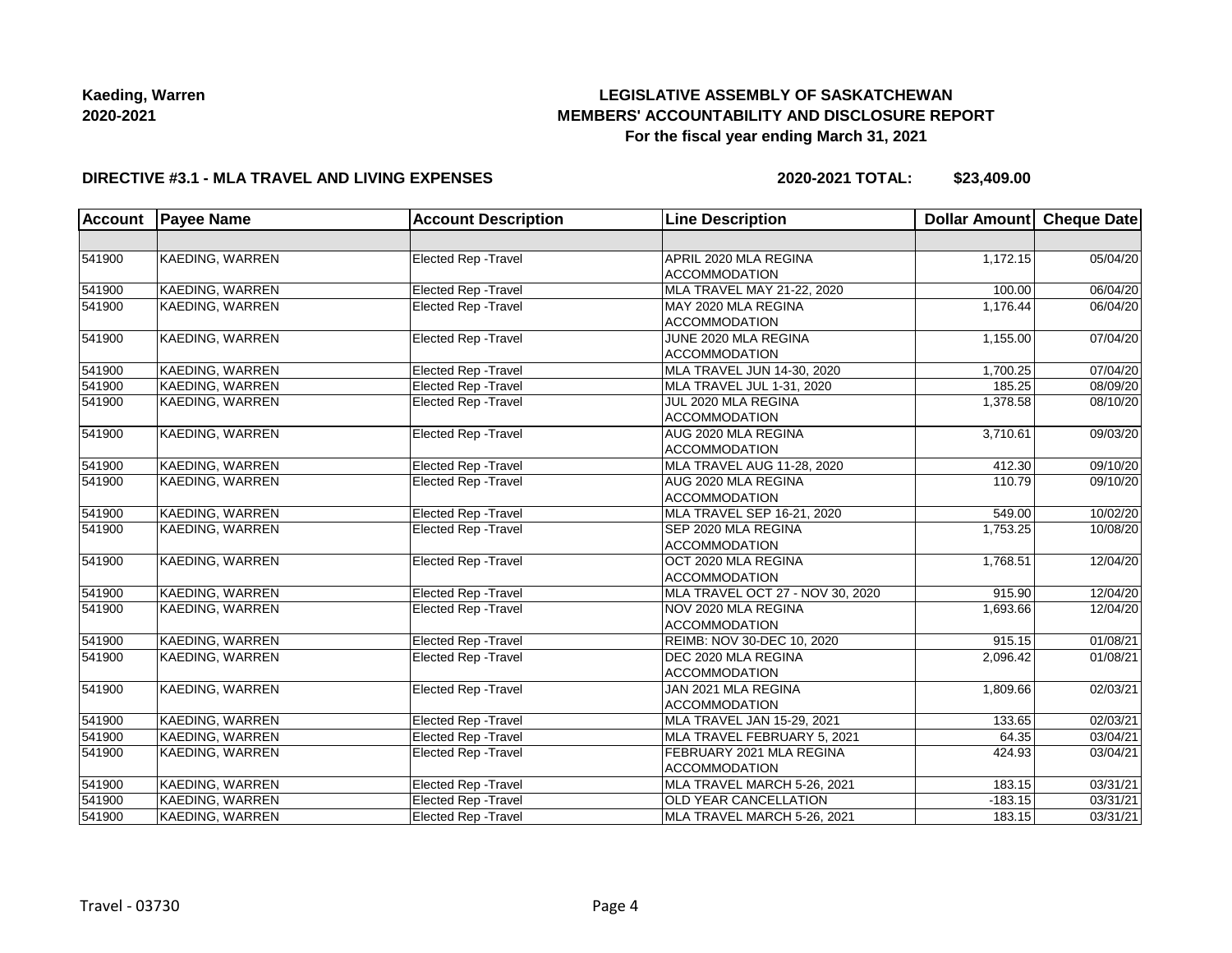## **LEGISLATIVE ASSEMBLY OF SASKATCHEWAN MEMBERS' ACCOUNTABILITY AND DISCLOSURE REPORT For the fiscal year ending March 31, 2021**

#### **DIRECTIVE #4.1 - CONSTITUENCY SERVICE EXPENSES**

| <b>Account</b> | <b>Payee Name</b>                   | <b>Account Description</b>                | <b>Line Description</b>                   | <b>Dollar Amount</b> | <b>Cheque Date</b> |
|----------------|-------------------------------------|-------------------------------------------|-------------------------------------------|----------------------|--------------------|
|                |                                     |                                           |                                           |                      |                    |
| 521372         | <b>BRIGHTEN CREATIVE GROUP LTD.</b> | Photographer's Services                   | PHOTOGRAPHY SERVICES GST<br><b>EXEMPT</b> | 82.19                | 03/01/21           |
| 522000         | BOREEN, KIM D.                      | Rent of Ground, Buildings and Other Space | APRIL 2020 MLA OFFICE RENT                | 500.00               | 04/01/20           |
| 522000         | BOREEN, KIM D.                      | Rent of Ground, Buildings and Other Space | MAY 15-JUN 15, 2020 MLA OFFICE RENT       | 500.00               | 04/23/20           |
| 522000         | BOREEN, KIM D.                      | Rent of Ground, Buildings and Other Space | JUNE 2020 MLA OFFICE RENT                 | 500.00               | 05/15/20           |
| 522000         | <b>BOREEN, KIM D.</b>               | Rent of Ground, Buildings and Other Space | JULY 2020 MLA OFFICE RENT                 | 500.00               | 06/07/20           |
| 522000         | BOREEN, KIM D.                      | Rent of Ground, Buildings and Other Space | AUG 2020 MLA OFFICE RENT                  | 500.00               | 07/07/20           |
| 522000         | BOREEN, KIM D.                      | Rent of Ground, Buildings and Other Space | SEPT 2020 MLA OFFICE RENT                 | 500.00               | 08/14/20           |
| 522000         | <b>BOREEN, KIM D.</b>               | Rent of Ground, Buildings and Other Space | OCT 2020 MLA OFFICE RENT                  | 500.00               | 11/01/20           |
| 522000         | BOREEN, KIM D.                      | Rent of Ground, Buildings and Other Space | NOV 2020 MLA OFFICE RENT                  | 500.00               | 12/01/20           |
| 522000         | BOREEN, KIM D.                      | Rent of Ground, Buildings and Other Space | DEC 2020 MLA OFFICE RENT                  | 500.00               | 12/01/20           |
| 522000         | BOREEN, KIM D.                      | Rent of Ground, Buildings and Other Space | JAN 2021 MLA OFFICE RENT                  | 500.00               | 01/01/21           |
| 522000         | BOREEN, KIM D.                      | Rent of Ground, Buildings and Other Space | FEB 2021 MLA OFFICE RENT                  | 500.00               | 01/20/21           |
| 522000         | BOREEN, KIM D.                      | Rent of Ground, Buildings and Other Space | MAR 2021 MLA OFFICE RENT                  | 500.00               | 02/08/21           |
| 522000         | HARROLD, DAWN                       | Rent of Ground, Buildings and Other Space | DEC 2020 MLA OFFICE RENT                  | 800.00               | 12/01/20           |
| 522000         | HARROLD, DAWN                       | Rent of Ground, Buildings and Other Space | NOV 2020 MLA OFFICE RENT                  | 800.00               | 12/01/20           |
| 522000         | HARROLD, DAWN                       | Rent of Ground, Buildings and Other Space | JAN 2021 MLA OFFICE RENT                  | 800.00               | 01/01/21           |
| 522000         | HARROLD, DAWN                       | Rent of Ground, Buildings and Other Space | FEB 2021 MLA OFFICE RENT                  | 800.00               | 01/20/21           |
| 522000         | HARROLD, DAWN                       | Rent of Ground, Buildings and Other Space | MAR 2021 MLA OFFICE RENT                  | 800.00               | 02/08/21           |
| 522000         | HUANG, SHENG QUAN                   | Rent of Ground, Buildings and Other Space | APRIL 2020 MLA OFFICE RENT                | 1,000.00             | 04/01/20           |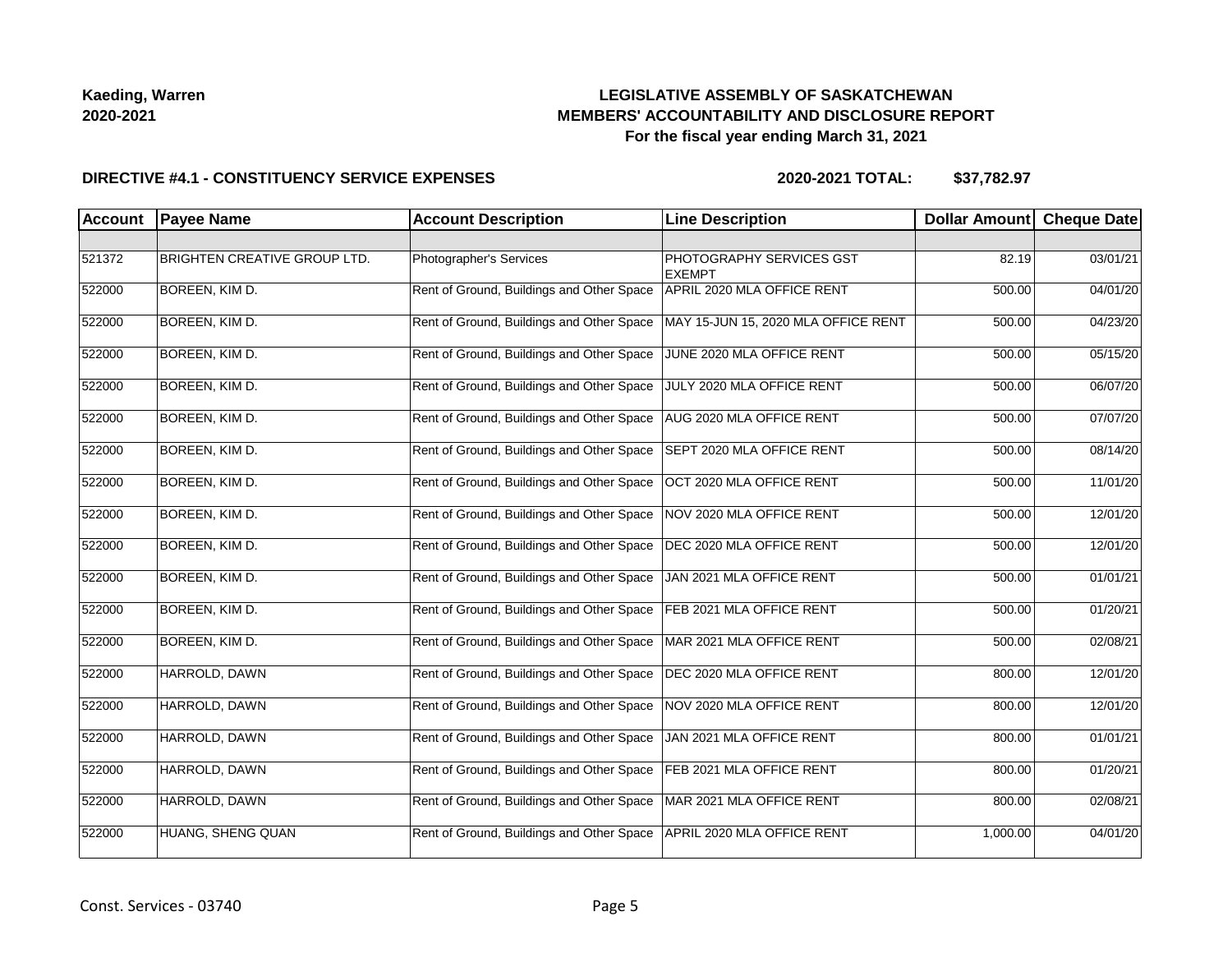## **LEGISLATIVE ASSEMBLY OF SASKATCHEWAN MEMBERS' ACCOUNTABILITY AND DISCLOSURE REPORT For the fiscal year ending March 31, 2021**

#### **DIRECTIVE #4.1 - CONSTITUENCY SERVICE EXPENSES**

| <b>Account</b> | <b>Payee Name</b>             | <b>Account Description</b>                | <b>Line Description</b>            | Dollar Amount Cheque Date |                       |
|----------------|-------------------------------|-------------------------------------------|------------------------------------|---------------------------|-----------------------|
|                |                               |                                           |                                    |                           |                       |
| 522000         | HUANG, SHENG QUAN             | Rent of Ground, Buildings and Other Space | MAY 2020 MLA OFFICE RENT           | 1,000.00                  | 04/15/20              |
| 522000         | HUANG, SHENG QUAN             | Rent of Ground, Buildings and Other Space | JUNE 2020 MLA OFFICE RENT          | 1,000.00                  | 05/15/20              |
| 522000         | HUANG, SHENG QUAN             | Rent of Ground, Buildings and Other Space | JULY 2020 MLA OFFICE RENT          | 1,000.00                  | 06/07/20              |
| 522000         | HUANG, SHENG QUAN             | Rent of Ground, Buildings and Other Space | AUG 2020 MLA OFFICE RENT           | 1,000.00                  | 07/07/20              |
| 522000         | HUANG, SHENG QUAN             | Rent of Ground, Buildings and Other Space | SEPT 2020 MLA OFFICE RENT          | 1,000.00                  | 08/14/20              |
| 522000         | HUANG, SHENG QUAN             | Rent of Ground, Buildings and Other Space | NOV 2020 MLA OFFICE RENT           | 1,000.00                  | 11/01/20              |
| 522000         | HUANG, SHENG QUAN             | Rent of Ground, Buildings and Other Space | OCT 2020 MLA OFFICE RENT           | 1,000.00                  | 11/01/20              |
| 522500         | MELVILLE AGENCIES (1974) LTD. | Insurance Premiums                        | OFFICE INSURANCE C701271824        | 789.70                    | 05/01/20              |
| 522700         | CHURCHBRIDGE, TOWN OF         | Utilities - Electricity and Nat Gas       | UTILITIES APRIL 1 - JUJNE 30, 2020 | 266.73                    | 04/01/20              |
| 522700         | CHURCHBRIDGE, TOWN OF         | Utilities - Electricity and Nat Gas       | 01310000 JUL 1-SEP 30, 2020        | 266.73                    | 07/13/20              |
| 522700         | CHURCHBRIDGE, TOWN OF         | Utilities - Electricity and Nat Gas       | 01310000 OCT 1 - DEC 31, 2020      | 266.73                    | 11/01/20              |
| 522700         | CHURCHBRIDGE, TOWN OF         | Utilities - Electricity and Nat Gas       | 01310000 JAN 1-MAR 31, 2021        | 266.73                    | 03/01/21              |
| 522700         | SASKENERGY INCORPORATED       | Utilities - Electricity and Nat Gas       | 76181785783 APRIL 7, 2020          | 69.80                     | 04/07/20              |
| 522700         | SASKENERGY INCORPORATED       | Utilities - Electricity and Nat Gas       | 76181785783 MAY 7, 2020            | 66.73                     | 05/07/20              |
| 522700         | SASKENERGY INCORPORATED       | Utilities - Electricity and Nat Gas       | 76181785783 JUN 5, 2020            | 48.52                     | 06/05/20              |
| 522700         | SASKENERGY INCORPORATED       | Utilities - Electricity and Nat Gas       | 76181785783 JUL 8, 2020            | 41.10                     | 07/08/20              |
| 522700         | SASKENERGY INCORPORATED       | Utilities - Electricity and Nat Gas       | 76181785783 AUG 10, 2020           | 40.43                     | 09/01/20              |
| 522700         | SASKENERGY INCORPORATED       | Utilities - Electricity and Nat Gas       | 76181785783 SEP 8, 2020            | 40.43                     | 10/01/20              |
| 522700         | SASKENERGY INCORPORATED       | Utilities - Electricity and Nat Gas       | 76181785783 OCT 7, 2020            | 45.96                     | 11/01/20              |
| 522700         | SASKENERGY INCORPORATED       | Utilities - Electricity and Nat Gas       | 76181785783 NOV 6, 2020            | 63.62                     | 12/01/20              |
| 522700         | SASKENERGY INCORPORATED       | Utilities - Electricity and Nat Gas       | 76181785783 DEC 7, 2020            | 74.74                     | $\overline{01/01/21}$ |
| 522700         | SASKENERGY INCORPORATED       | Utilities - Electricity and Nat Gas       | 76181785783                        | 76.99                     | 02/01/21              |
| 522700         | SASKENERGY INCORPORATED       | Utilities - Electricity and Nat Gas       | 76181785783 FEB 5, 2021            | 82.45                     | 03/01/21              |
| 522700         | SASKENERGY INCORPORATED       | Utilities - Electricity and Nat Gas       | 76181785783                        | 88.61                     | 03/05/21              |
| 522700         | SASKPOWER CORPORATION         | Utilities - Electricity and Nat Gas       | 510004429955 APRIL 7, 2020         | 13.96                     | 04/07/20              |
| 522700         | SASKPOWER CORPORATION         | Utilities - Electricity and Nat Gas       | 500000862150 APRIL 14, 2020        | 158.91                    | 05/01/20              |
| 522700         | SASKPOWER CORPORATION         | Utilities - Electricity and Nat Gas       | 510004429955 MAY 7, 2020           | 49.84                     | 05/07/20              |
| 522700         | SASKPOWER CORPORATION         | Utilities - Electricity and Nat Gas       | 500000862150 MAY 12, 2020          | 106.56                    | 06/01/20              |
| 522700         | SASKPOWER CORPORATION         | Utilities - Electricity and Nat Gas       | 510004429955 JUN 5, 2020           | 51.42                     | 06/05/20              |
| 522700         | SASKPOWER CORPORATION         | Utilities - Electricity and Nat Gas       | 500000862150 JUN 10, 2020          | 494.76                    | 06/10/20              |
| 522700         | SASKPOWER CORPORATION         | Utilities - Electricity and Nat Gas       | 510004429955 JUL 8, 2020           | 49.69                     | 07/08/20              |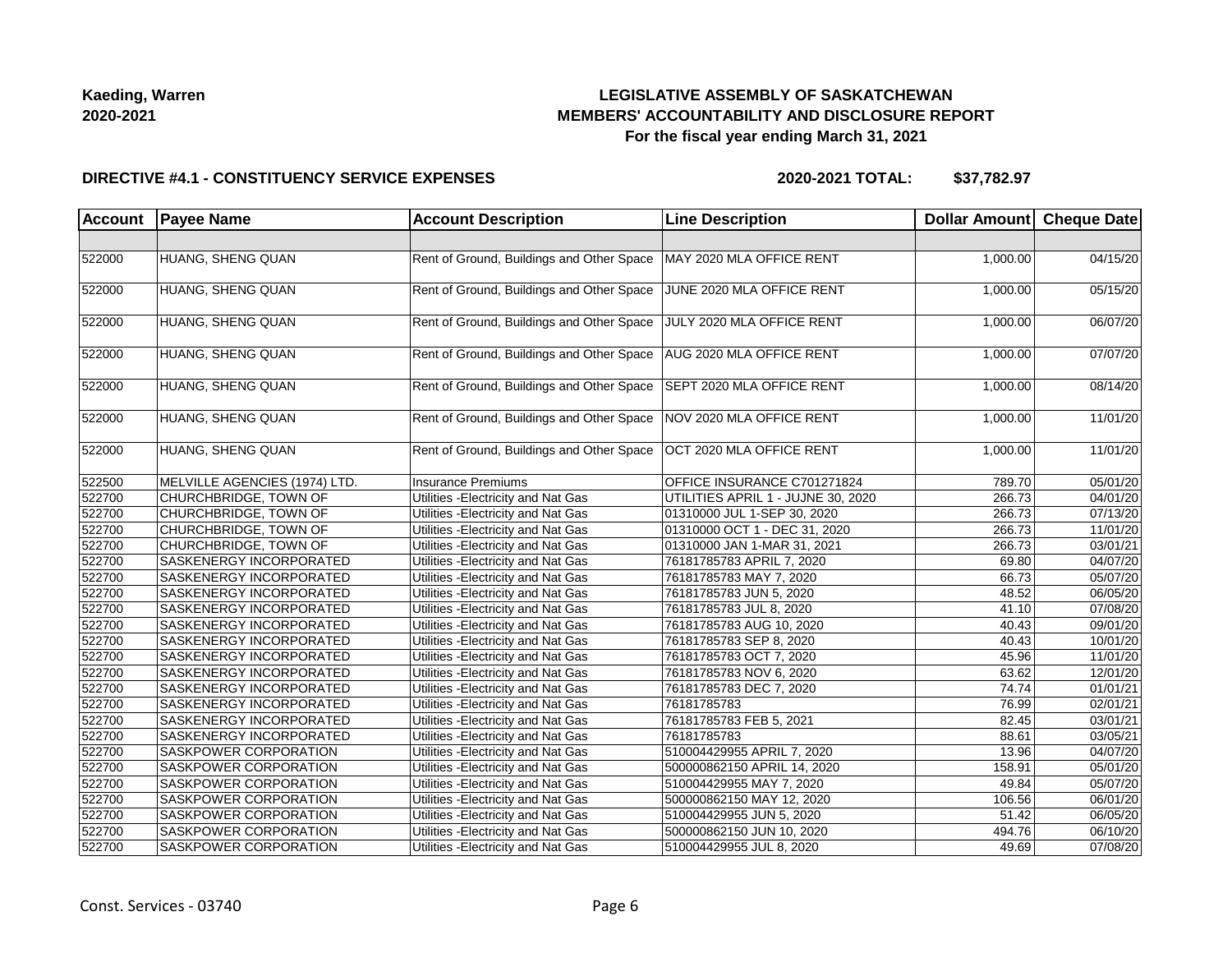## **LEGISLATIVE ASSEMBLY OF SASKATCHEWAN MEMBERS' ACCOUNTABILITY AND DISCLOSURE REPORT For the fiscal year ending March 31, 2021**

### **DIRECTIVE #4.1 - CONSTITUENCY SERVICE EXPENSES**

| <b>Account</b> | <b>Payee Name</b>                 | <b>Account Description</b>           | <b>Line Description</b>       | <b>Dollar Amount</b> | Cheque Date |
|----------------|-----------------------------------|--------------------------------------|-------------------------------|----------------------|-------------|
|                |                                   |                                      |                               |                      |             |
| 522700         | SASKPOWER CORPORATION             | Utilities - Electricity and Nat Gas  | 500000862150 JUL 13, 2020     | 456.63               | 07/13/20    |
| 522700         | SASKPOWER CORPORATION             | Utilities - Electricity and Nat Gas  | 510004429955 AUG 10, 2020     | 63.60                | 09/01/20    |
| 522700         | SASKPOWER CORPORATION             | Utilities - Electricity and Nat Gas  | 510004429955 SEP 8, 2020      | 52.68                | 10/01/20    |
| 522700         | SASKPOWER CORPORATION             | Utilities - Electricity and Nat Gas  | 500000862150 OCT 13, 2020     | 165.60               | 11/01/20    |
| 522700         | SASKPOWER CORPORATION             | Utilities - Electricity and Nat Gas  | 510004429955 OCT 7, 2020      | 51.74                | 11/01/20    |
| 522700         | SASKPOWER CORPORATION             | Utilities - Electricity and Nat Gas  | 510004429955 NOV 6, 2020      | 50.31                | 12/01/20    |
| 522700         | SASKPOWER CORPORATION             | Utilities - Electricity and Nat Gas  | 500000862150 NOV 12, 2020     | 86.67                | 12/01/20    |
| 522700         | SASKPOWER CORPORATION             | Utilities - Electricity and Nat Gas  | 510004429955 DEC 7, 2020      | 53.20                | 01/01/21    |
| 522700         | SASKPOWER CORPORATION             | Utilities - Electricity and Nat Gas  | 500000862150 NOV 30, 2020     | 177.30               | 01/01/21    |
| 522700         | SASKPOWER CORPORATION             | Utilities - Electricity and Nat Gas  | 510004429955                  | 49.12                | 02/01/21    |
| 522700         | SASKPOWER CORPORATION             | Utilities - Electricity and Nat Gas  | 510004429955 FEB 5, 2021      | 106.90               | 03/01/21    |
| 522700         | SASKPOWER CORPORATION             | Utilities - Electricity and Nat Gas  | 510004429955                  | 57.08                | 03/05/21    |
| 525000         | MINISTER OF FINANCE-MINISTRY OF   | Postal, Courier, Freight and Related | MAR 2020 MAIL SERVICES        | 50.02                | 04/01/20    |
|                | SASKBUILDS AND PROCUREMENT        |                                      |                               |                      |             |
| 525000         | MINISTER OF FINANCE-MINISTRY OF   | Postal, Courier, Freight and Related | FEB 2020 MAIL SERVICES        | 50.02                | 04/01/20    |
|                | SASKBUILDS AND PROCUREMENT        |                                      |                               |                      |             |
| 525000         | MINISTER OF FINANCE-MINISTRY OF   | Postal, Courier, Freight and Related | APRIL 2020 MAIL SERVICES      | 50.67                | 07/01/20    |
|                | SASKBUILDS AND PROCUREMENT        |                                      |                               |                      |             |
| 525000         | MINISTER OF FINANCE-MINISTRY OF   | Postal, Courier, Freight and Related | MAY 2020 MAIL SERVICES        | 50.67                | 07/01/20    |
|                | SASKBUILDS AND PROCUREMENT        |                                      |                               |                      |             |
| 525000         | MINISTER OF FINANCE-MINISTRY OF   | Postal, Courier, Freight and Related | MAIL SERVICES                 | 50.67                | 09/01/20    |
|                | SASKBUILDS AND PROCUREMENT        |                                      |                               |                      |             |
| 525000         | MINISTER OF FINANCE-MINISTRY OF   | Postal, Courier, Freight and Related | MAIL SERVICES JUL 2020        | 50.71                | 09/01/20    |
|                | SASKBUILDS AND PROCUREMENT        |                                      |                               |                      |             |
| 525000         | MINISTER OF FINANCE-MINISTRY OF   | Postal, Courier, Freight and Related | MAIL SERVICES AUG 2020        | 50.71                | 10/01/20    |
|                | SASKBUILDS AND PROCUREMENT        |                                      |                               |                      |             |
| 525000         | MINISTER OF FINANCE-MINISTRY OF   | Postal, Courier, Freight and Related | MAIL SERVICES SEP 2020        | 50.71                | 10/22/20    |
|                | <b>SASKBUILDS AND PROCUREMENT</b> |                                      |                               |                      |             |
| 525000         | MINISTER OF FINANCE-MINISTRY OF   | Postal, Courier, Freight and Related | <b>DECEMBER MAIL SERVICES</b> | 50.85                | 02/01/21    |
|                | SASKBUILDS AND PROCUREMENT        |                                      |                               |                      |             |
| 525000         | MINISTER OF FINANCE-MINISTRY OF   | Postal, Courier, Freight and Related | JANUARY MAIL SERVICES         | 50.77                | 03/01/21    |
|                | SASKBUILDS AND PROCUREMENT        |                                      |                               |                      |             |
| 525000         | MINISTER OF FINANCE-MINISTRY OF   | Postal, Courier, Freight and Related | <b>FEBRUARY MAIL SERVICES</b> | 50.77                | 03/17/21    |
|                | <b>SASKBUILDS AND PROCUREMENT</b> |                                      |                               |                      |             |
| 525000         | MINISTER OF FINANCE-MINISTRY OF   | Postal, Courier, Freight and Related | MARCH 2021 MAIL SERVICES      | 50.81                | 03/31/21    |
|                | SASKBUILDS AND PROCUREMENT        |                                      |                               |                      |             |
| 525000         | MCINTYRE, RICHARD L.              | Postal, Courier, Freight and Related | CA TRAVEL/POSTAGE             | 829.24               | 09/21/20    |
| 525000         | MCINTYRE, RICHARD L.              | Postal, Courier, Freight and Related | POSTAGE                       | 159.46               | 03/30/21    |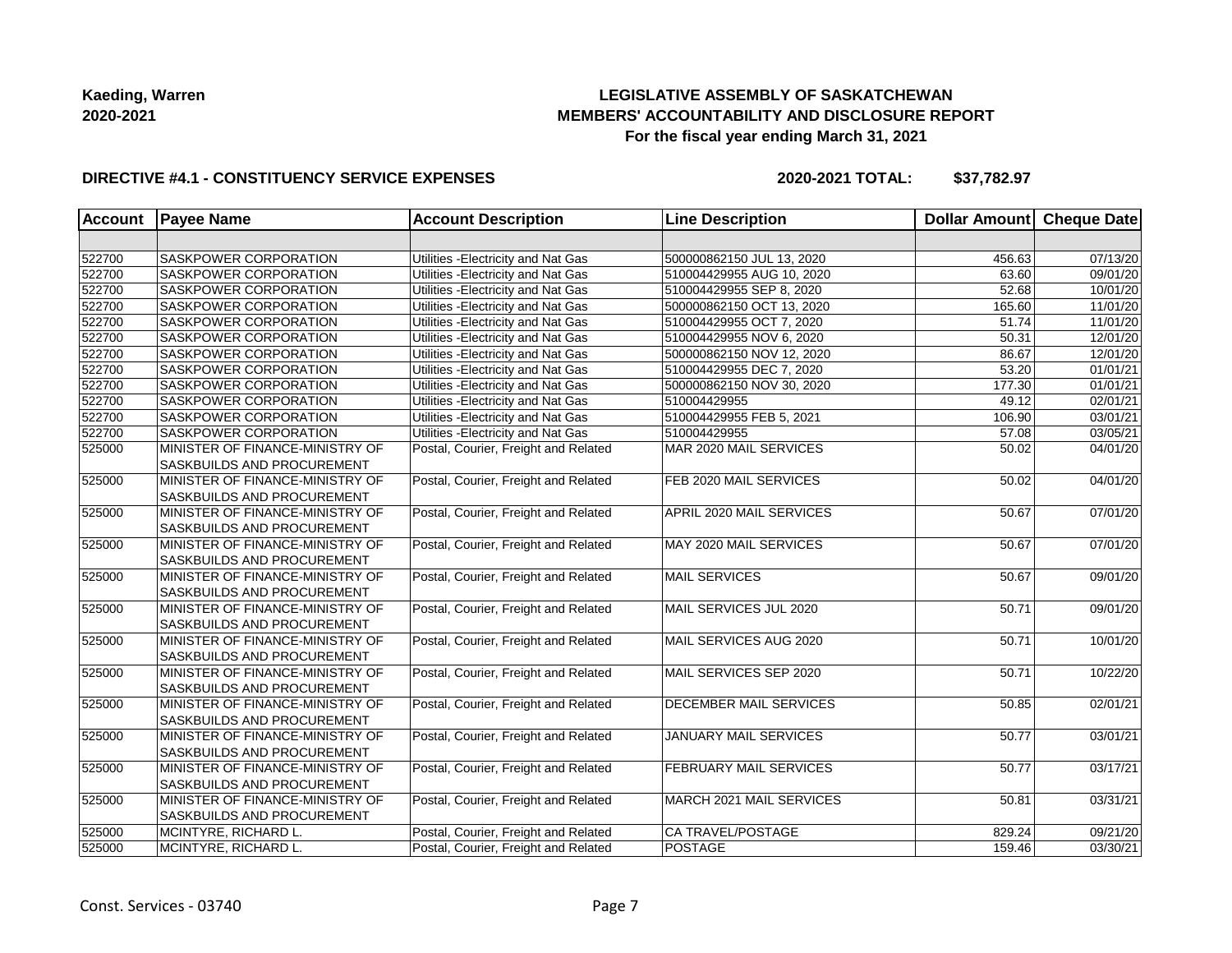## **LEGISLATIVE ASSEMBLY OF SASKATCHEWAN MEMBERS' ACCOUNTABILITY AND DISCLOSURE REPORT For the fiscal year ending March 31, 2021**

### **DIRECTIVE #4.1 - CONSTITUENCY SERVICE EXPENSES**

| <b>Account</b> | <b>Payee Name</b>                                                                          | <b>Account Description</b>              | <b>Line Description</b> | Dollar Amount   Cheque Date |          |
|----------------|--------------------------------------------------------------------------------------------|-----------------------------------------|-------------------------|-----------------------------|----------|
|                |                                                                                            |                                         |                         |                             |          |
| 529000         | <b>DICAL TRANSPORT</b>                                                                     | <b>General Contractual Services</b>     | <b>MOVING SERVICES</b>  | 375.00                      | 12/01/20 |
| 529000         | TIM'S BOBCAT SERVICE                                                                       | <b>General Contractual Services</b>     | <b>SNO REMOVAL</b>      | 160.00                      | 04/01/20 |
| 529000         | TIM'S BOBCAT SERVICE                                                                       | <b>General Contractual Services</b>     | <b>SNOW REMOVAL</b>     | 80.00                       | 04/01/20 |
| 529000         | TIM'S BOBCAT SERVICE                                                                       | <b>General Contractual Services</b>     | <b>SNOW REMOVAL</b>     | 80.00                       | 04/02/20 |
| 529000         | TIM'S BOBCAT SERVICE                                                                       | <b>General Contractual Services</b>     | <b>SNOW REMOVAL</b>     | 160.00                      | 12/01/20 |
| 529000         | VAN CAESEELE, DWAYNE                                                                       | <b>General Contractual Services</b>     | LANDSCAPING SERVICES    | 280.00                      | 09/16/20 |
| 530000         | <b>D'S SIGNS &amp; DESIGNS</b>                                                             | <b>Communications Development Costs</b> | ADVERTISING PRODUCTION  | 636.00                      | 09/01/20 |
| 530300         | MARU GROUP CANADA INC.                                                                     | Primary Research/Focus group            | AD HOC RESEARCH         | 661.11                      | 06/01/20 |
| 530300         | MARU GROUP CANADA INC.                                                                     | Primary Research/Focus group            | AD HOC RESEARCH         | 661.11                      | 10/01/20 |
| 530300         | MARU GROUP CANADA INC.                                                                     | Primary Research/Focus group            | AD HOC RESEARCH         | 632.97                      | 03/01/21 |
| 530300         | MARU GROUP CANADA INC.                                                                     | Primary Research/Focus group            | AD HOC RESEARCH         | 632.97                      | 03/01/21 |
| 530500         | BOARD OF EDUCATION OF THE GOOD<br>SPIRIT SCHOOL DIVISION NO. 204 OF<br><b>SASKATCHEWAN</b> | Media Placement                         | <b>ADVERTISING</b>      | 220.00                      | 06/11/20 |
| 530500         | <b>BROADCASTING STATION CJJC THE</b><br><b>ROCK 98FIVE FM</b>                              | Media Placement                         | ADVERTISING             | 285.00                      | 02/01/21 |
| 530500         | CHURCHBRIDGE LIONS CLUB                                                                    | Media Placement                         | <b>ADVERTISING</b>      | 50.00                       | 01/01/21 |
| 530500         | <b>FOUR-TOWN JOURNAL</b>                                                                   | Media Placement                         | <b>ADVERTISING</b>      | 85.26                       | 04/01/20 |
| 530500         | FOUR-TOWN JOURNAL                                                                          | Media Placement                         | <b>ADVERTISING</b>      | 72.03                       | 04/06/20 |
| 530500         | <b>FOUR-TOWN JOURNAL</b>                                                                   | Media Placement                         | <b>ADVERTISING</b>      | 70.56                       | 04/14/20 |
| 530500         | FOUR-TOWN JOURNAL                                                                          | Media Placement                         | <b>ADVERTISING</b>      | 173.00                      | 05/01/20 |
| 530500         | <b>FOUR-TOWN JOURNAL</b>                                                                   | Media Placement                         | <b>ADVERTISING</b>      | 15.00                       | 06/15/20 |
| 530500         | FOUR-TOWN JOURNAL                                                                          | Media Placement                         | <b>ADVERTISING</b>      | 15.00                       | 07/01/20 |
| 530500         | FOUR-TOWN JOURNAL                                                                          | Media Placement                         | <b>ADVERTISING</b>      | 15.00                       | 07/02/20 |
| 530500         | <b>FOUR-TOWN JOURNAL</b>                                                                   | Media Placement                         | <b>ADVERTISING</b>      | 15.00                       | 07/06/20 |
| 530500         | <b>FOUR-TOWN JOURNAL</b>                                                                   | Media Placement                         | <b>ADVERTISING</b>      | 33.00                       | 07/07/20 |
| 530500         | <b>FOUR-TOWN JOURNAL</b>                                                                   | Media Placement                         | ADVERTISING             | 55.00                       | 09/01/20 |
| 530500         | <b>FOUR-TOWN JOURNAL</b>                                                                   | Media Placement                         | <b>ADVERTISING</b>      | 171.99                      | 09/02/20 |
| 530500         | FOUR-TOWN JOURNAL                                                                          | Media Placement                         | <b>ADVERTISING</b>      | 22.00                       | 09/02/20 |
| 530500         | <b>FOUR-TOWN JOURNAL</b>                                                                   | Media Placement                         | <b>ADVERTISING</b>      | 22.00                       | 11/06/20 |
| 530500         | <b>FOUR-TOWN JOURNAL</b>                                                                   | Media Placement                         | <b>ADVERTISING</b>      | 132.72                      | 01/01/21 |
| 530500         | <b>FOUR-TOWN JOURNAL</b>                                                                   | Media Placement                         | <b>ADVERTISING</b>      | 142.59                      | 03/16/21 |
| 530500         | <b>GRASSLANDS NEWS GROUP</b>                                                               | Media Placement                         | <b>ADVERTISING</b>      | 87.36                       | 04/01/20 |
| 530500         | <b>GRASSLANDS NEWS GROUP</b>                                                               | Media Placement                         | <b>ADVERTISING</b>      | 87.36                       | 04/05/20 |
| 530500         | <b>GRASSLANDS NEWS GROUP</b>                                                               | Media Placement                         | <b>ADVERTISING</b>      | 87.36                       | 04/10/20 |
| 530500         | <b>GRASSLANDS NEWS GROUP</b>                                                               | Media Placement                         | <b>ADVERTISING</b>      | 150.00                      | 04/10/20 |
| 530500         | <b>GRASSLANDS NEWS GROUP</b>                                                               | Media Placement                         | <b>ADVERTISING</b>      | 316.25                      | 04/17/20 |
| 530500         | <b>GRASSLANDS NEWS GROUP</b>                                                               | Media Placement                         | <b>ADVERTISING</b>      | 65.31                       | 06/08/20 |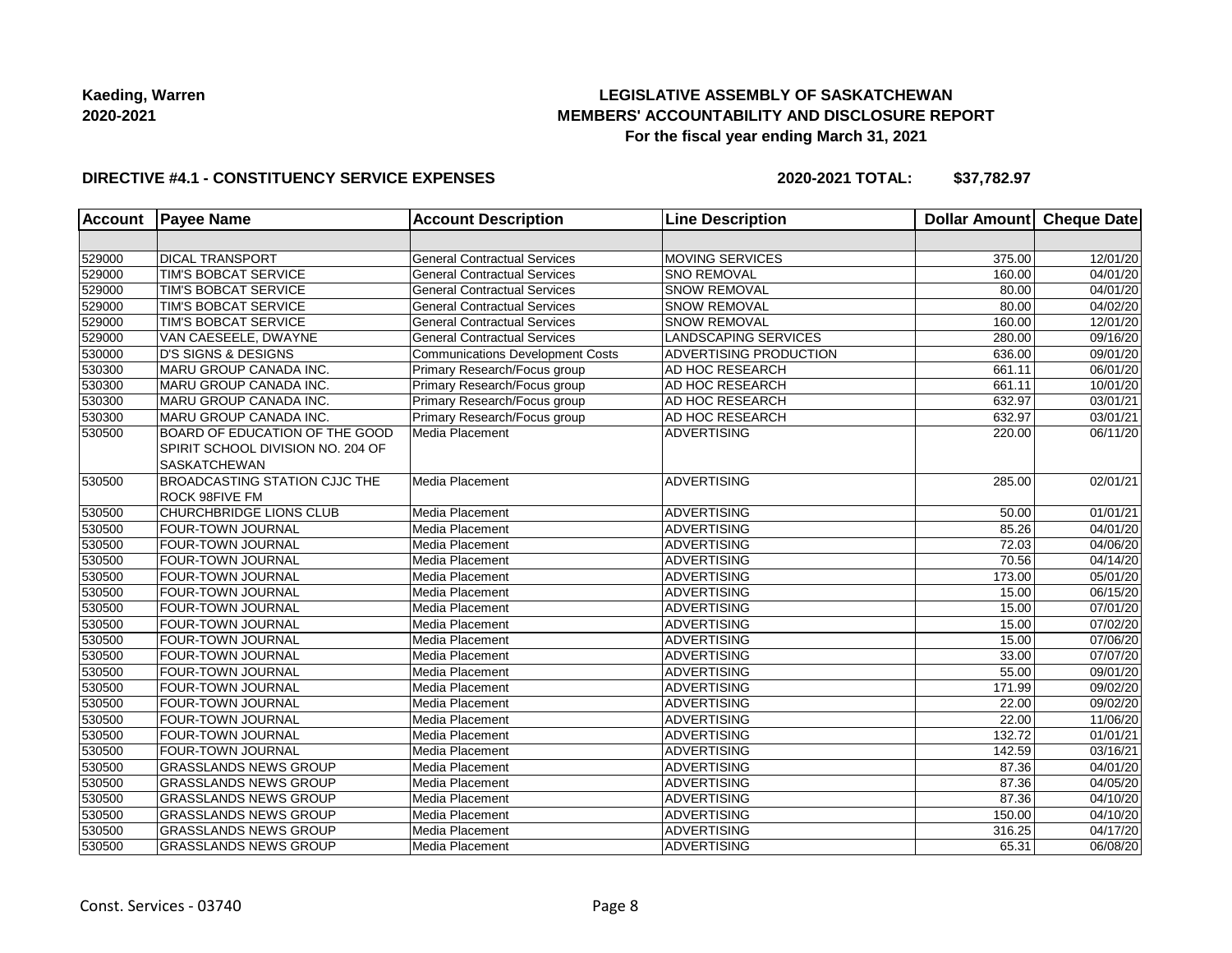## **LEGISLATIVE ASSEMBLY OF SASKATCHEWAN MEMBERS' ACCOUNTABILITY AND DISCLOSURE REPORT For the fiscal year ending March 31, 2021**

### **DIRECTIVE #4.1 - CONSTITUENCY SERVICE EXPENSES**

| <b>Account</b> | <b>Payee Name</b>                                 | <b>Account Description</b> | <b>Line Description</b> | <b>Dollar Amount</b> | <b>Cheque Date</b>    |
|----------------|---------------------------------------------------|----------------------------|-------------------------|----------------------|-----------------------|
|                |                                                   |                            |                         |                      |                       |
| 530500         | <b>GRASSLANDS NEWS GROUP</b>                      | Media Placement            | <b>ADVERTISING</b>      | 65.31                | 06/11/20              |
| 530500         | <b>GRASSLANDS NEWS GROUP</b>                      | Media Placement            | <b>ADVERTISING</b>      | 150.00               | 06/18/20              |
| 530500         | <b>GRASSLANDS NEWS GROUP</b>                      | Media Placement            | <b>ADVERTISING</b>      | 65.30                | 06/18/20              |
| 530500         | <b>GRASSLANDS NEWS GROUP</b>                      | Media Placement            | <b>ADVERTISING</b>      | 65.31                | 07/01/20              |
| 530500         | <b>GRASSLANDS NEWS GROUP</b>                      | Media Placement            | <b>ADVERTISING</b>      | 65.31                | 07/01/20              |
| 530500         | <b>GRASSLANDS NEWS GROUP</b>                      | Media Placement            | <b>ADVERTISING</b>      | 65.31                | 07/02/20              |
| 530500         | <b>GRASSLANDS NEWS GROUP</b>                      | Media Placement            | <b>ADVERTISING</b>      | 65.31                | 07/16/20              |
| 530500         | <b>GRASSLANDS NEWS GROUP</b>                      | Media Placement            | <b>ADVERTISING</b>      | 65.31                | 07/23/20              |
| 530500         | <b>GRASSLANDS NEWS GROUP</b>                      | Media Placement            | <b>ADVERTISING</b>      | 65.31                | 09/01/20              |
| 530500         | <b>GRASSLANDS NEWS GROUP</b>                      | Media Placement            | <b>ADVERTISING</b>      | 39.06                | 09/01/20              |
| 530500         | <b>GRASSLANDS NEWS GROUP</b>                      | Media Placement            | <b>ADVERTISING</b>      | 169.26               | 09/01/20              |
| 530500         | <b>GRASSLANDS NEWS GROUP</b>                      | Media Placement            | <b>ADVERTISING</b>      | 65.31                | 09/01/20              |
| 530500         | <b>GRASSLANDS NEWS GROUP</b>                      | Media Placement            | <b>ADVERTISING</b>      | 65.31                | 09/03/20              |
| 530500         | <b>GRASSLANDS NEWS GROUP</b>                      | Media Placement            | <b>ADVERTISING</b>      | 143.00               | 01/01/21              |
| 530500         | <b>GRASSLANDS NEWS GROUP</b>                      | Media Placement            | <b>ADVERTISING</b>      | 260.00               | 03/04/21              |
| 530500         | <b>GRASSLANDS NEWS GROUP</b>                      | Media Placement            | <b>ADVERTISING</b>      | 256.25               | 03/11/21              |
| 530500         | MELVILLE CURLING CLUB INC.                        | Media Placement            | <b>ADVERTISING</b>      | 93.75                | 01/01/21              |
| 530500         | MELVILLE MILLIONAIRES JR. A HOCKEY<br><b>CLUB</b> | Media Placement            | <b>ADVERTISING</b>      | 1,100.00             | 11/16/20              |
| 530500         | MELVILLE, CITY OF                                 | Media Placement            | <b>ADVERTISING</b>      | 20.16                | 09/01/20              |
| 530500         | MELVILLE, CITY OF                                 | Media Placement            | <b>ADVERTISING</b>      | 157.16               | 11/01/20              |
| 530500         | ROYAL CANADIAN LEGION BRANCH NO.<br>061           | Media Placement            | <b>ADVERTISING</b>      | 250.00               | 12/01/20              |
| 530500         | <b>WORLD SPECTATOR</b>                            | Media Placement            | <b>ADVERTISING</b>      | 175.00               | 04/01/20              |
| 530500         | <b>WORLD SPECTATOR</b>                            | Media Placement            | <b>ADVERTISING</b>      | 350.00               | 05/01/20              |
| 530500         | <b>WORLD SPECTATOR</b>                            | Media Placement            | <b>ADVERTISING</b>      | 225.00               | 06/01/20              |
| 530500         | <b>WORLD SPECTATOR</b>                            | Media Placement            | <b>ADVERTISING</b>      | 90.00                | 07/01/20              |
| 530500         | <b>WORLD SPECTATOR</b>                            | Media Placement            | <b>ADVERTISING</b>      | 118.00               | 07/01/20              |
| 530500         | <b>WORLD SPECTATOR</b>                            | Media Placement            | <b>ADVERTISING</b>      | 128.00               | $\overline{07/01/20}$ |
| 530500         | <b>WORLD SPECTATOR</b>                            | Media Placement            | <b>ADVERTISING</b>      | 118.00               | 07/01/20              |
| 530500         | <b>WORLD SPECTATOR</b>                            | Media Placement            | <b>ADVERTISING</b>      | 118.00               | 09/01/20              |
| 530500         | <b>WORLD SPECTATOR</b>                            | Media Placement            | <b>ADVERTISING</b>      | 128.00               | 09/01/20              |
| 530500         | <b>WORLD SPECTATOR</b>                            | Media Placement            | <b>ADVERTISING</b>      | 75.00                | 09/01/20              |
| 530500         | <b>WORLD SPECTATOR</b>                            | Media Placement            | <b>ADVERTISING</b>      | 118.00               | 09/01/20              |
| 530500         | <b>WORLD SPECTATOR</b>                            | Media Placement            | <b>ADVERTISING</b>      | 290.00               | 01/01/21              |
| 530800         | <b>GRASSLANDS NEWS GROUP</b>                      | Publications               | ADVERTISING PRODUCTION  | 617.25               | 09/14/20              |
| 542000         | MCINTYRE, RICHARD L.                              | Travel                     | CA TRAVEL/POSTAGE       | 252.99               | 09/21/20              |
| 550100         | PARKLAND BARGAIN HUNTER INC.                      | <b>Printed Forms</b>       | LETTERHEAD PAPER        | 42.40                | 03/08/21              |
|                |                                                   |                            |                         |                      |                       |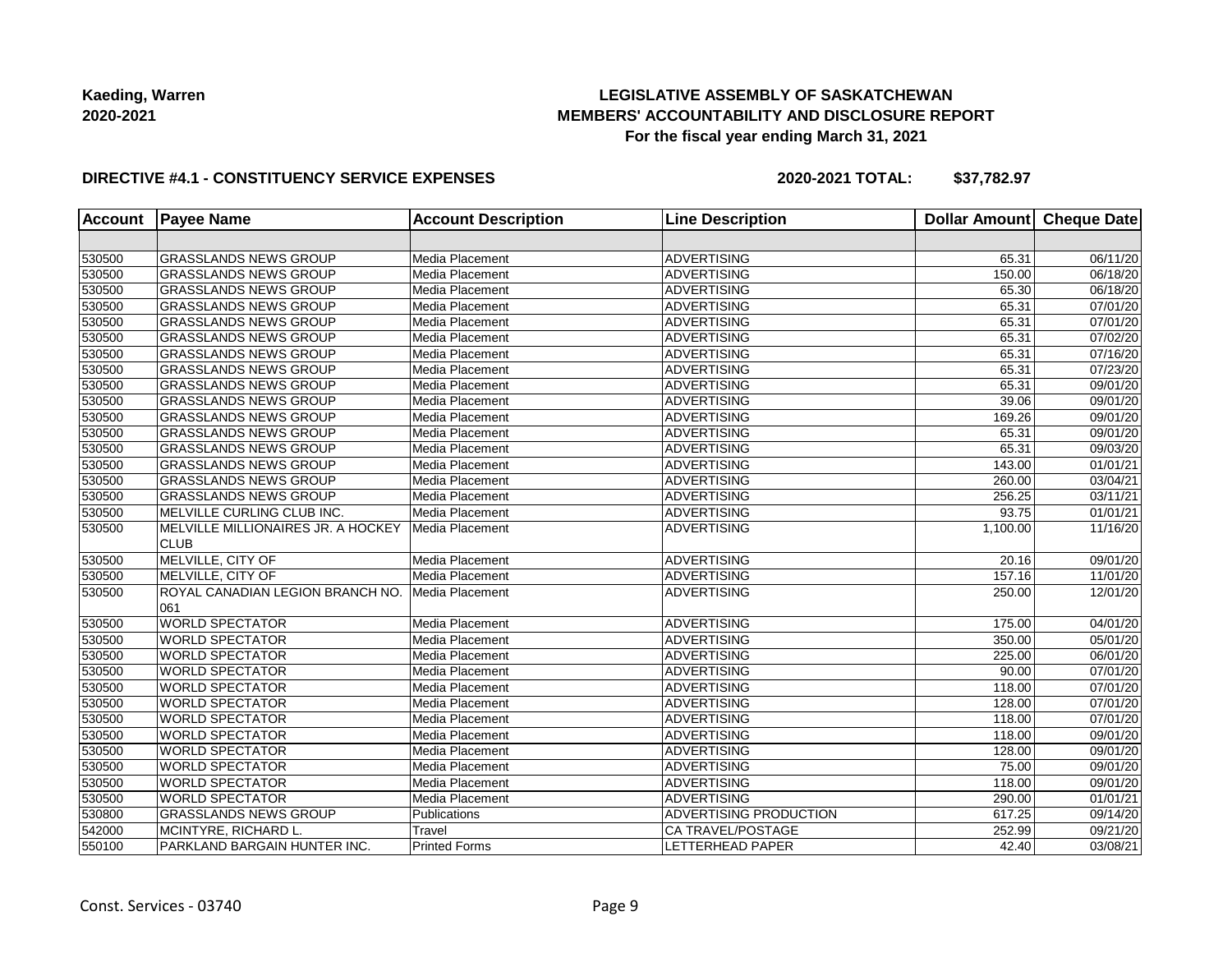## **LEGISLATIVE ASSEMBLY OF SASKATCHEWAN MEMBERS' ACCOUNTABILITY AND DISCLOSURE REPORT For the fiscal year ending March 31, 2021**

#### **DIRECTIVE #4.1 - CONSTITUENCY SERVICE EXPENSES**

|        | Account Payee Name            | <b>IAccount Description</b>   | <b>Line Description</b>        | <b>Dollar Amountl Cheque Date</b> |          |
|--------|-------------------------------|-------------------------------|--------------------------------|-----------------------------------|----------|
|        |                               |                               |                                |                                   |          |
| 550200 | <b>IGRASSLANDS NEWS GROUP</b> | Books, Mags and Ref Materials | <b>ISUBSCRIPTION KAEDING</b>   | 36.00                             | 03/01/21 |
| 550200 | <b>KAEDING, WARREN</b>        | Books, Mags and Ref Materials | <b>IREIMB: SUBSCRIPTION</b>    | 180.42                            | 02/03/21 |
| 555000 | <b>KAEDING, WARREN</b>        | Other Material and Supplies   | <b>IREIMB: OFFICE SUPPLIES</b> | 110.99                            | 05/05/20 |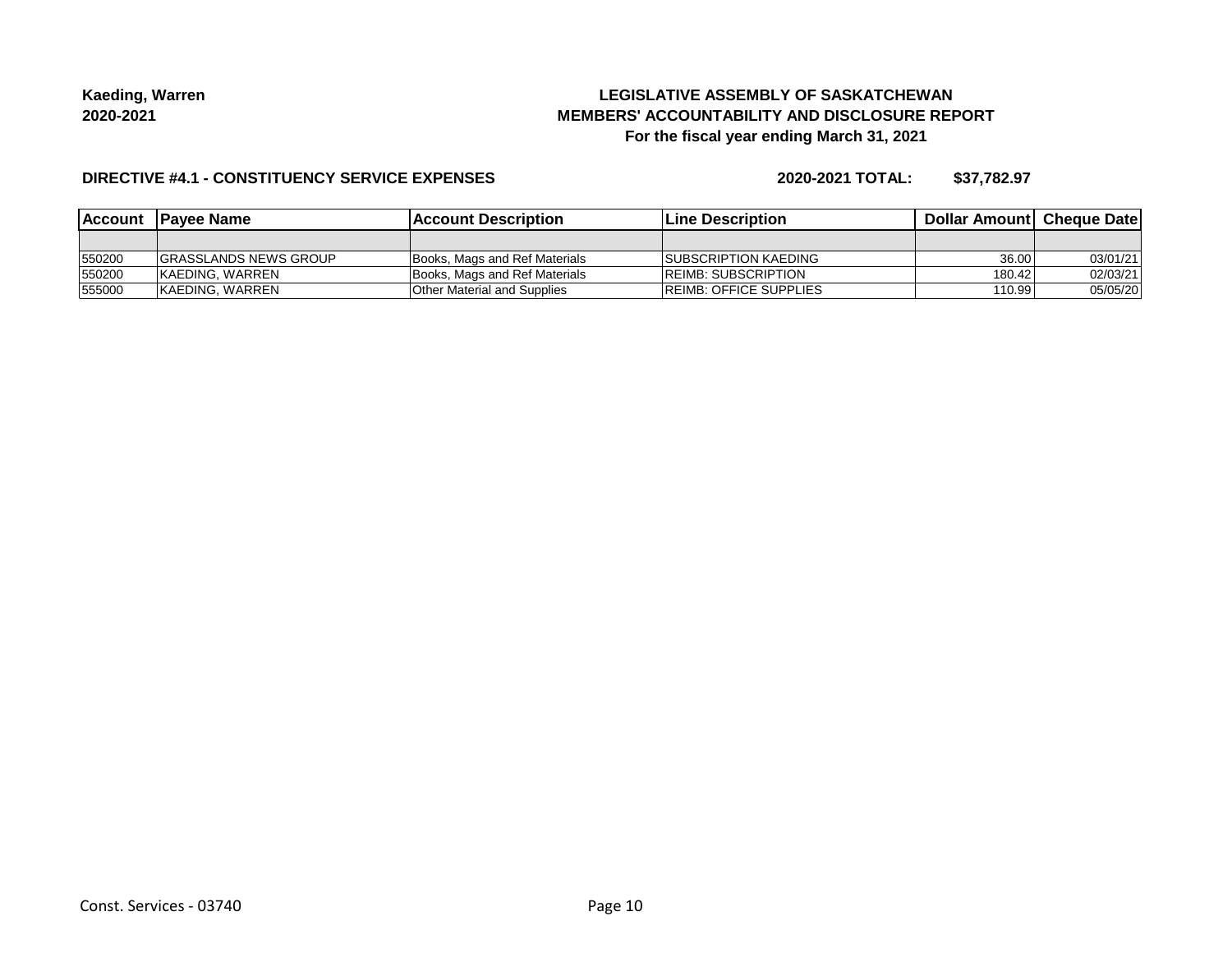## **LEGISLATIVE ASSEMBLY OF SASKATCHEWAN MEMBERS' ACCOUNTABILITY AND DISCLOSURE REPORT For the fiscal year ending March 31, 2021**

#### **DIRECTIVE #6 - CONSTITUENCY ASSISTANT EXPENSES**

**2020-2021 TOTAL: \$61,531.32**

| <b>Account</b> | <b>Payee Name</b>    | <b>Account Description</b>       | Dollar Amount Cheque Date |          |
|----------------|----------------------|----------------------------------|---------------------------|----------|
|                |                      |                                  |                           |          |
| 513000         | MCINTYRE, RICHARD L. | Out-of-Scope Permanent           | 0.00                      | 04/01/20 |
| 513000         | MCINTYRE, RICHARD L. | Out-of-Scope Permanent           | $-3,953.54$               | 04/13/20 |
| 513000         | MCINTYRE, RICHARD L. | Out-of-Scope Permanent           | 5,650.34                  | 04/14/20 |
| 513000         | MCINTYRE, RICHARD L. | Out-of-Scope Permanent           | 2,181.60                  | 05/01/20 |
| 513000         | MCINTYRE, RICHARD L. | Out-of-Scope Permanent           | 2,181.60                  | 05/13/20 |
| 513000         | MCINTYRE, RICHARD L. | Out-of-Scope Permanent           | 2,181.60                  | 05/27/20 |
| 513000         | MCINTYRE, RICHARD L. | Out-of-Scope Permanent           | 2,181.60                  | 06/10/20 |
| 513000         | MCINTYRE, RICHARD L. | Out-of-Scope Permanent           | 2,181.60                  | 06/24/20 |
| 513000         | MCINTYRE, RICHARD L. | Out-of-Scope Permanent           | 2,181.60                  | 07/08/20 |
| 513000         | MCINTYRE, RICHARD L. | Out-of-Scope Permanent           | 2,453.66                  | 07/22/20 |
| 513000         | MCINTYRE, RICHARD L. | Out-of-Scope Permanent           | 2,209.97                  | 08/05/20 |
| 513000         | MCINTYRE, RICHARD L. | Out-of-Scope Permanent           | 2,209.97                  | 08/19/20 |
| 513000         | MCINTYRE, RICHARD L. | Out-of-Scope Permanent           | 2,209.97                  | 09/02/20 |
| 513000         | MCINTYRE, RICHARD L. | Out-of-Scope Permanent           | 2,209.97                  | 09/16/20 |
| 513000         | MCINTYRE, RICHARD L. | Out-of-Scope Permanent           | 2,209.97                  | 10/01/20 |
| 513000         | MCINTYRE, RICHARD L. | Out-of-Scope Permanent           | 4,911.02                  | 10/06/20 |
| 513000         | MCINTYRE, RICHARD L. | Out-of-Scope Permanent           | 1,964.42                  | 11/10/20 |
| 513000         | MCINTYRE, RICHARD L. | Out-of-Scope Permanent           | 2,209.97                  | 11/24/20 |
| 513000         | MCINTYRE, RICHARD L. | Out-of-Scope Permanent           | 2,209.97                  | 12/09/20 |
| 513000         | MCINTYRE, RICHARD L. | Out-of-Scope Permanent           | 2,209.97                  | 12/22/20 |
| 513000         | MCINTYRE, RICHARD L. | Out-of-Scope Permanent           | 2,209.97                  | 01/06/21 |
| 513000         | MCINTYRE, RICHARD L. | Out-of-Scope Permanent           | 2,209.97                  | 01/20/21 |
| 513000         | MCINTYRE, RICHARD L. | Out-of-Scope Permanent           | 2,209.97                  | 02/03/21 |
| 513000         | MCINTYRE, RICHARD L. | Out-of-Scope Permanent           | 2,209.97                  | 02/17/21 |
| 513000         | MCINTYRE, RICHARD L. | Out-of-Scope Permanent           | 2,209.97                  | 03/03/21 |
| 513000         | MCINTYRE, RICHARD L. | Out-of-Scope Permanent           | 2,209.97                  | 03/17/21 |
| 513000         | MCINTYRE, RICHARD L. | Out-of-Scope Permanent           | 2,209.97                  | 03/30/21 |
| 513000         | MCINTYRE, RICHARD L. | Out-of-Scope Permanent           | 4,250.51                  | 04/09/21 |
| 519900         | None (Default)       | Change in Y/E Accrued Empl Leave | $-1,212.00$               | 04/20/20 |
|                |                      | Entitlements                     |                           |          |
| 519900         | None (Default)       | Change in Y/E Accrued Empl Leave | 1,227.76                  | 04/14/21 |
|                |                      | Entitlements                     |                           |          |